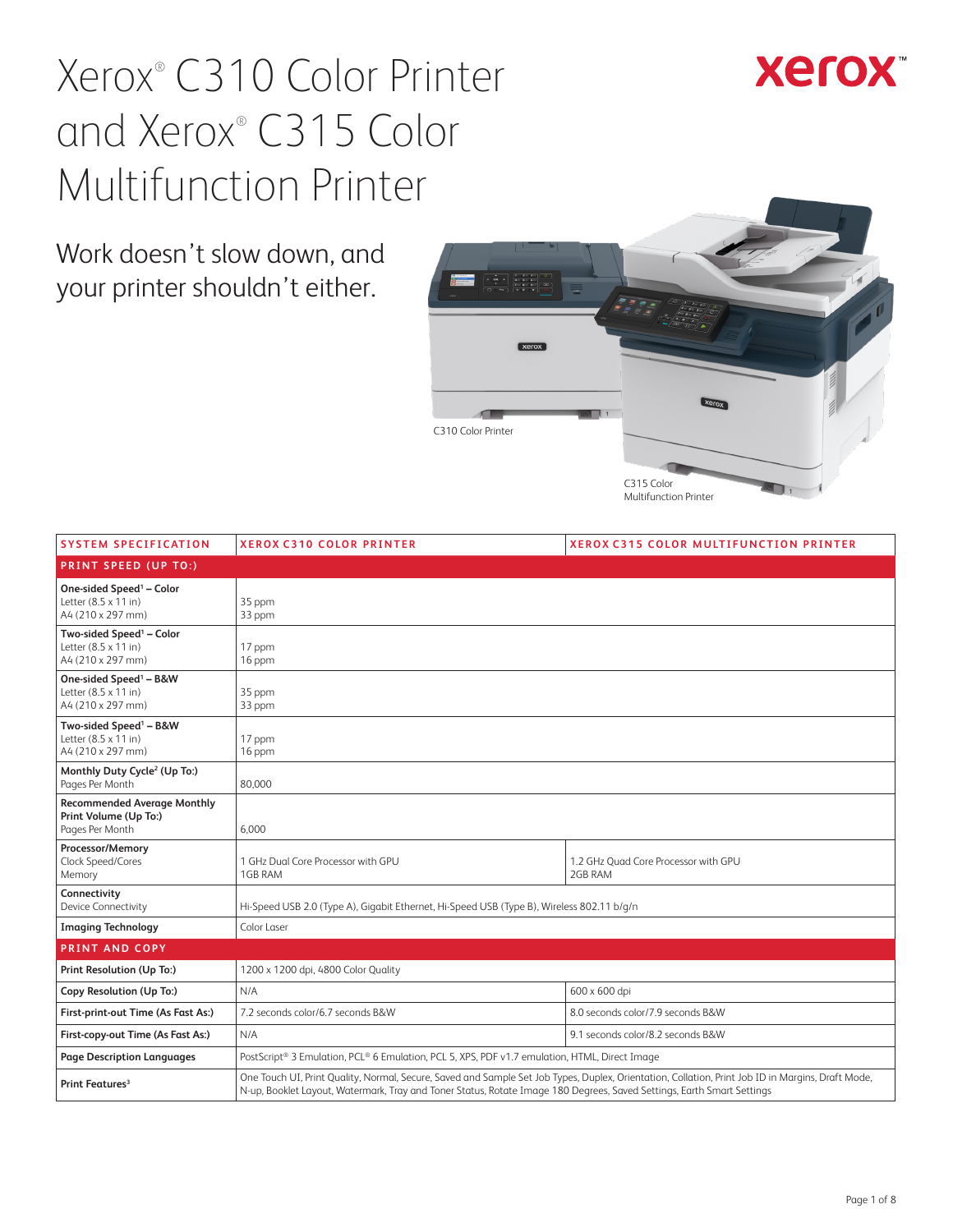| <b>SYSTEM SPECIFICATION</b>                                                  | <b>XEROX C310 COLOR PRINTER</b><br><b>XEROX C315 COLOR MULTIFUNCTION PRINTER</b>                                                                                                                                                                                                                                                                                   |                                                                                                                                                                                                                                                                                                                                                                                                                                                        |  |
|------------------------------------------------------------------------------|--------------------------------------------------------------------------------------------------------------------------------------------------------------------------------------------------------------------------------------------------------------------------------------------------------------------------------------------------------------------|--------------------------------------------------------------------------------------------------------------------------------------------------------------------------------------------------------------------------------------------------------------------------------------------------------------------------------------------------------------------------------------------------------------------------------------------------------|--|
| <b>MOBILE AND CLOUD READY</b>                                                |                                                                                                                                                                                                                                                                                                                                                                    |                                                                                                                                                                                                                                                                                                                                                                                                                                                        |  |
| <b>Mobile Printing</b>                                                       | Apple AirPrint, Mopria Print Service, Chromebook, Wi-Fi Direct®                                                                                                                                                                                                                                                                                                    |                                                                                                                                                                                                                                                                                                                                                                                                                                                        |  |
| <b>Mobile Scanning</b>                                                       | Apple AirPrint, Mopria Scan Service                                                                                                                                                                                                                                                                                                                                |                                                                                                                                                                                                                                                                                                                                                                                                                                                        |  |
| Xerox <sup>®</sup> Workplace Suite and<br>Xerox <sup>®</sup> Workplace Cloud | Yes                                                                                                                                                                                                                                                                                                                                                                |                                                                                                                                                                                                                                                                                                                                                                                                                                                        |  |
| <b>Cloud Connectivity</b>                                                    | No                                                                                                                                                                                                                                                                                                                                                                 |                                                                                                                                                                                                                                                                                                                                                                                                                                                        |  |
| <b>SCAN</b>                                                                  |                                                                                                                                                                                                                                                                                                                                                                    |                                                                                                                                                                                                                                                                                                                                                                                                                                                        |  |
| <b>Destinations</b>                                                          | N/A                                                                                                                                                                                                                                                                                                                                                                | Email, Front-side USB drive, FTP, Network or USB Connected Computer,<br>Windows Network Folder                                                                                                                                                                                                                                                                                                                                                         |  |
| <b>File Formats</b>                                                          | N/A                                                                                                                                                                                                                                                                                                                                                                | TIFF, JPEG, PDF (non-searchable), Secure PDF, XPS                                                                                                                                                                                                                                                                                                                                                                                                      |  |
| <b>FAX</b>                                                                   |                                                                                                                                                                                                                                                                                                                                                                    |                                                                                                                                                                                                                                                                                                                                                                                                                                                        |  |
| <b>Standard Features</b>                                                     | N/A                                                                                                                                                                                                                                                                                                                                                                | MH/MR/MMR/JBIG/JBIG2/JPEG Compression, Auto Answer, Auto Redial,<br>Auto Reduction, Broadcast Send, Junk Fax Filter, Fax Address Book, Fax<br>Forward includes: Fax, Email, FTP, Network Folder, Called Number                                                                                                                                                                                                                                         |  |
| <b>PRINT DETAILS</b>                                                         |                                                                                                                                                                                                                                                                                                                                                                    |                                                                                                                                                                                                                                                                                                                                                                                                                                                        |  |
| First-print-out Time - Color<br>(As Fast As:)                                | 7.2 seconds                                                                                                                                                                                                                                                                                                                                                        | 8.0 seconds                                                                                                                                                                                                                                                                                                                                                                                                                                            |  |
| First-print-out Time - B&W<br>(As Fast As:)                                  | 6.7 seconds                                                                                                                                                                                                                                                                                                                                                        | 7.9 seconds                                                                                                                                                                                                                                                                                                                                                                                                                                            |  |
| Resolution (Up To:)                                                          | 1200 x 1200 dpi, 4800 Color Quality                                                                                                                                                                                                                                                                                                                                |                                                                                                                                                                                                                                                                                                                                                                                                                                                        |  |
| Page Description Languages                                                   | PostScript® 3 Emulation, PCL® 6 Emulation, PCL 5, XPS, PDF v1.7 emulation, HTML, Direct Image                                                                                                                                                                                                                                                                      |                                                                                                                                                                                                                                                                                                                                                                                                                                                        |  |
| <b>Unprintable Page Margin</b>                                               | Print: 4.2 mm from each edge                                                                                                                                                                                                                                                                                                                                       | Print: 4.2 mm from each edge; Copy: 3 mm from each edge                                                                                                                                                                                                                                                                                                                                                                                                |  |
| <b>Print from USB</b>                                                        | N/A                                                                                                                                                                                                                                                                                                                                                                | File Formats: Microsoft Office Formats (Word, Excel, PPT), PDF, HTML,<br>XPS, Image Formats (JPEG, TIFF, GIF, BMP, PNG, PCX)<br>Options available to configure prints from USB; paper source, print blank<br>pages, collate, two-sided printing, paper saver orientation, separator<br>sheets, paper saver, paper saver ordering                                                                                                                       |  |
| <b>Print Driver Types/Operating</b><br>Systems                               | Windows® 8, 8.1 Update 1, 10, 11, Windows Server® 2008 SP2 (32- and 64-bit), Windows Server 2008 R2 SP1, Windows Server 2012, Windows<br>Server 2012 R2, Windows Server 2019, macOS 10.14, 10.15, 11, 12. For more information about supported Operating Systems, please visit our<br>Drivers & Downloads page and specify your device at <b>support.xerox.com</b> |                                                                                                                                                                                                                                                                                                                                                                                                                                                        |  |
| <b>Network Protocols</b>                                                     | TCP/IP: HTTP/HTTPS, IPP, LPR/LDP, Raw Socket Printing/Port 9100, IPv4/IPv6, MS Web Services WSD-Print 802.1x, SNMP                                                                                                                                                                                                                                                 |                                                                                                                                                                                                                                                                                                                                                                                                                                                        |  |
| <b>Font Capability</b>                                                       | PCL6 89 scalable fonts, 2 bitmapped<br>PS emulation 158 scalable fonts                                                                                                                                                                                                                                                                                             |                                                                                                                                                                                                                                                                                                                                                                                                                                                        |  |
| <b>COPY DETAILS</b>                                                          |                                                                                                                                                                                                                                                                                                                                                                    |                                                                                                                                                                                                                                                                                                                                                                                                                                                        |  |
| First-copy-out Time - Color<br>(As Fast As:)                                 | N/A                                                                                                                                                                                                                                                                                                                                                                | 9.1 seconds                                                                                                                                                                                                                                                                                                                                                                                                                                            |  |
| First-copy-out Time - B&W<br>(As Fast As:)                                   | N/A                                                                                                                                                                                                                                                                                                                                                                | 8.2 seconds                                                                                                                                                                                                                                                                                                                                                                                                                                            |  |
| Simplex Speed (Up To:)                                                       | N/A                                                                                                                                                                                                                                                                                                                                                                | 35 Letter ppm/33 A4 ppm                                                                                                                                                                                                                                                                                                                                                                                                                                |  |
| Duplex Speed (Up To:)                                                        | N/A                                                                                                                                                                                                                                                                                                                                                                | 17 Letter ppm/16 A4 ppm                                                                                                                                                                                                                                                                                                                                                                                                                                |  |
| Sides (Input:Output)                                                         | N/A                                                                                                                                                                                                                                                                                                                                                                | 1:1, 1:2, 2:1, 2:2                                                                                                                                                                                                                                                                                                                                                                                                                                     |  |
| Quantity                                                                     | N/A                                                                                                                                                                                                                                                                                                                                                                | 1-9,999                                                                                                                                                                                                                                                                                                                                                                                                                                                |  |
| Concurrency                                                                  | N/A                                                                                                                                                                                                                                                                                                                                                                | Yes (copy while printing)                                                                                                                                                                                                                                                                                                                                                                                                                              |  |
| <b>Copy Features</b>                                                         | N/A                                                                                                                                                                                                                                                                                                                                                                | Copy From Size; Copy To Size; Scale 25% to 400%; Darkness/Lightness;<br>Sides 1:1, 1:2, 2:1, 2:2; Duplex; Collate; Sample Copy; Content Type -<br>Text, Text/Photo, Photo, Graphics; Content Source - B&W Laser, Color<br>Laser, Inkjet, Photo/Film, Magazine, Newspaper, Press, Other; Create<br>Shortcut; Color                                                                                                                                      |  |
|                                                                              |                                                                                                                                                                                                                                                                                                                                                                    | <b>Advanced Options</b><br>Paper Setup; Advanced Imaging, Auto Center, Background Removal,<br>Contrast, Mirror Image, Negative Image, Scan Edge to Edge, Shadow<br>Detail, Sharpness, Color Balance, Color Dropout; Create Booklet; Cover<br>Page Setup; Custom Job Build; Edge Erase; Header/Footer; Margin Shift;<br>Overlay; Pages per Side - 2 pages per side, 4 pages per side;<br>Separator Sheets - Between Pages, Between Copies, Between Jobs |  |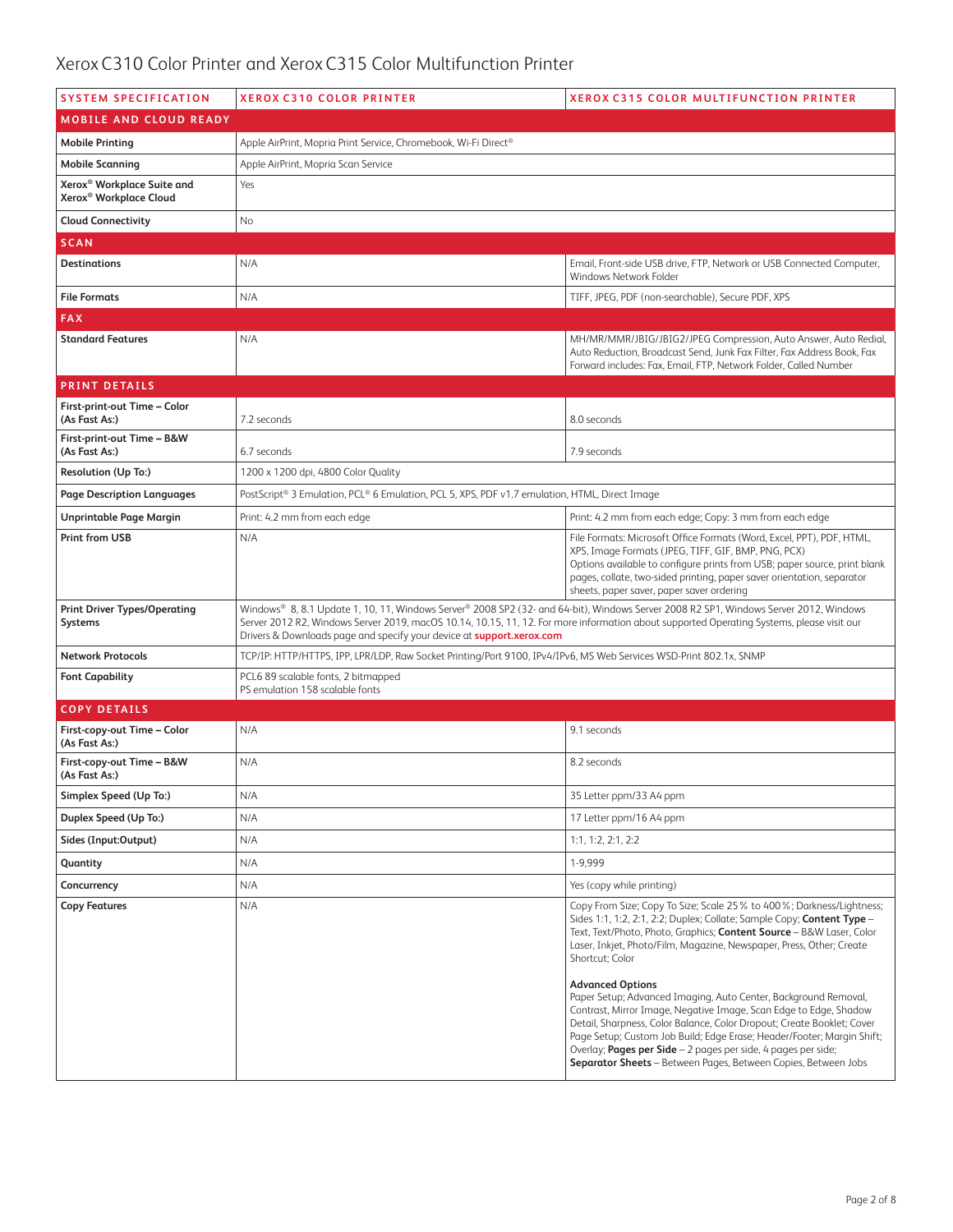| <b>SYSTEM SPECIFICATION</b>                     | <b>XEROX C310 COLOR PRINTER</b><br><b>XEROX C315 COLOR MULTIFUNCTION PRINTER</b>                                                             |                                                                                                                                                                                                                                                                                                                                                                          |  |  |
|-------------------------------------------------|----------------------------------------------------------------------------------------------------------------------------------------------|--------------------------------------------------------------------------------------------------------------------------------------------------------------------------------------------------------------------------------------------------------------------------------------------------------------------------------------------------------------------------|--|--|
| <b>SCAN DETAILS</b>                             |                                                                                                                                              |                                                                                                                                                                                                                                                                                                                                                                          |  |  |
| Technology                                      | N/A                                                                                                                                          | Color Flatbed Scanner with RADF, Contact Image Sensor (CIS)                                                                                                                                                                                                                                                                                                              |  |  |
| Capability                                      | N/A                                                                                                                                          | RADF, up to 50 sheets of 20 lb bond/75 gsm, Color/B&W                                                                                                                                                                                                                                                                                                                    |  |  |
| Concurrency                                     | N/A                                                                                                                                          | Yes (scan while printing)                                                                                                                                                                                                                                                                                                                                                |  |  |
| Input Speed - Color (Up To:)                    | N/A                                                                                                                                          | 32 ipm simplex/14 ipm duplex letter, 30 ipm simplex/13 ipm duplex A4                                                                                                                                                                                                                                                                                                     |  |  |
| Input Speed - B&W (Up To:)                      | N/A                                                                                                                                          | 50 ipm simplex/23 ipm duplex letter, 47 ipm simplex/21 ipm duplex A4                                                                                                                                                                                                                                                                                                     |  |  |
| Resolution                                      | N/A<br>600 x 600 dpi                                                                                                                         |                                                                                                                                                                                                                                                                                                                                                                          |  |  |
| <b>Resolution (Software Utilities)</b><br>(dpi) | N/A                                                                                                                                          | 150 x 150, 200 x 200, 300 x 300, 400 x 400, 600 x 600                                                                                                                                                                                                                                                                                                                    |  |  |
| Maximum Scan Area (ADF)<br>(in)                 | N/A                                                                                                                                          | $8.5 \times 14$ in                                                                                                                                                                                                                                                                                                                                                       |  |  |
| Maximum Scan Area (ADF)<br>(mm)                 | N/A                                                                                                                                          | 216 x 355 mm                                                                                                                                                                                                                                                                                                                                                             |  |  |
| Maximum Scan Area (Platen)<br>(in)              | N/A                                                                                                                                          | 8.5 x 11.7 in                                                                                                                                                                                                                                                                                                                                                            |  |  |
| Maximum Scan Area (Platen)<br>(mm)              | N/A                                                                                                                                          | 216 x 297 mm                                                                                                                                                                                                                                                                                                                                                             |  |  |
| Media Weight (ADF)                              | N/A                                                                                                                                          | 52 to 120 gsm                                                                                                                                                                                                                                                                                                                                                            |  |  |
| <b>Network Filing Protocol</b>                  | N/A                                                                                                                                          | FTP, SFTP, SMB, USB, Windows Network Folder                                                                                                                                                                                                                                                                                                                              |  |  |
| <b>File Formats</b>                             | N/A                                                                                                                                          | TIFF, JPEG, PDF (non-searchable), Secure PDF, XPS                                                                                                                                                                                                                                                                                                                        |  |  |
| <b>Scan Driver Compatibility</b>                | N/A                                                                                                                                          | TWAIN, WIA, ICA                                                                                                                                                                                                                                                                                                                                                          |  |  |
| <b>Scan File Compression Options</b>            | N/A                                                                                                                                          | PDF - 1 bit - JBIG2, CCIT G4, Flate<br>8/24 bit - Flate, JPEG<br>TIFF - 1 bit - CCITT G4<br>8/24 bit - Packbits, LZW<br>JPG - 8/24 bit - JPEG                                                                                                                                                                                                                            |  |  |
|                                                 |                                                                                                                                              |                                                                                                                                                                                                                                                                                                                                                                          |  |  |
| <b>Supported Scan Destinations</b>              | N/A                                                                                                                                          | Email, Front-side USB Drive, FTP, SFTP, Network or USB Connected<br>Computer, Windows Network Folder                                                                                                                                                                                                                                                                     |  |  |
| <b>FAX DETAILS</b>                              |                                                                                                                                              |                                                                                                                                                                                                                                                                                                                                                                          |  |  |
| <b>Fax Speed</b>                                | N/A                                                                                                                                          | 33.6K bps                                                                                                                                                                                                                                                                                                                                                                |  |  |
| Memory                                          | N/A                                                                                                                                          | 18MB                                                                                                                                                                                                                                                                                                                                                                     |  |  |
| Resolution (dpi)                                | N/A                                                                                                                                          | B&W standard 200 x 100 send, 200 x 100, 204 x 98 receive<br>B&W fine 200 x 200 send, 200 x 200, 204 x 196 receive<br>B&W superfine 300 x 300 send, 300 x 300, 204 x 391 receive<br>B&W ultrafine 600 x 600 send, 600 x 600, 400 x 400, 408 x 391 receive<br>Color fine 200 x 200 send, 200 x 200 receive<br>Color superfine 300 x 300 send, 300 x 300, 400 x 400 receive |  |  |
| Compression                                     | N/A                                                                                                                                          | T.4 1D Modified Huffman Encoding<br>T.4 2D Modified Read Encoding<br>T.6 Modified Modified Read Encoding<br><b>T.85 JBIG</b><br>T.88 JBIG2<br>T.81 JPEG                                                                                                                                                                                                                  |  |  |
| <b>Fax Features</b>                             | N/A                                                                                                                                          | Auto Answer, Auto Redial, Auto Reduction, Broadcast Send, Junk Fax<br>Filter, Fax Address Book                                                                                                                                                                                                                                                                           |  |  |
| <b>Fax Forward Destinations</b>                 | N/A                                                                                                                                          | Fax - using one Fax Shortcut<br>Email - using one Email Shortcut<br>FTP - using one FTP Shortcut                                                                                                                                                                                                                                                                         |  |  |
| <b>DEVICE MANAGEMENT</b>                        |                                                                                                                                              |                                                                                                                                                                                                                                                                                                                                                                          |  |  |
| <b>Device Management</b>                        | Remote Console, Embedded Web Server                                                                                                          |                                                                                                                                                                                                                                                                                                                                                                          |  |  |
| Xerox <sup>®</sup> CentreWare® Web Software     | Yes                                                                                                                                          |                                                                                                                                                                                                                                                                                                                                                                          |  |  |
| <b>SECURITY</b>                                 |                                                                                                                                              |                                                                                                                                                                                                                                                                                                                                                                          |  |  |
| <b>Security Protocols/Features</b>              | Digitally Signed Firmware Updates, Certificate Management, Secure Password Reset, TCP Connection Filtering, Port Filtering, Access Controls, | Confidential Print, Non-Volatile Memory Wipe, Fax/Network Separation, Protected USB Ports, Auto-insertion of Sender's Email Address, Login Restrictions                                                                                                                                                                                                                  |  |  |
| <b>WI-FI SECURITY</b>                           |                                                                                                                                              |                                                                                                                                                                                                                                                                                                                                                                          |  |  |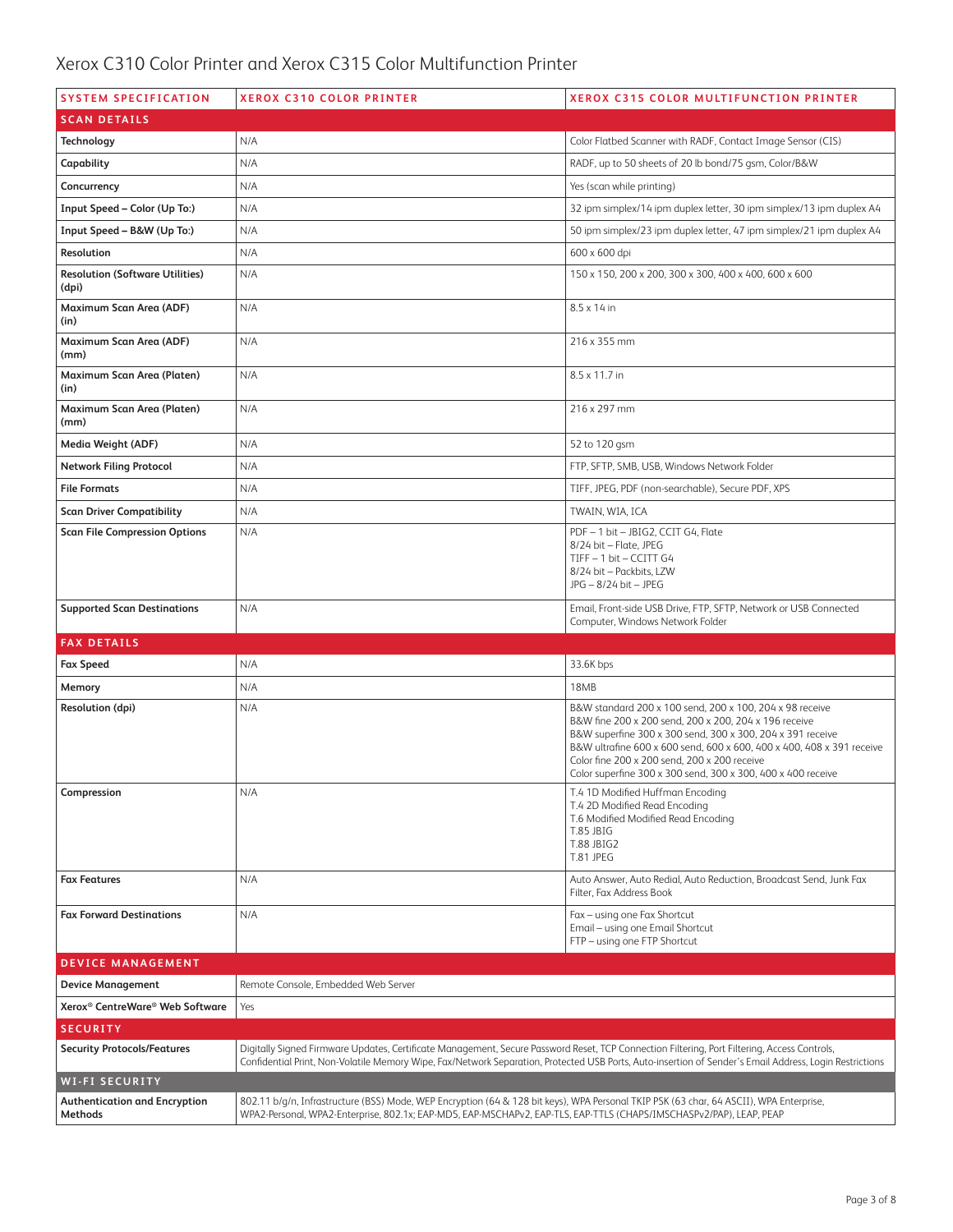| <b>SYSTEM SPECIFICATION</b>            | <b>XEROX C310 COLOR PRINTER</b>                                     | <b>XEROX C315 COLOR MULTIFUNCTION PRINTER</b>                                              |
|----------------------------------------|---------------------------------------------------------------------|--------------------------------------------------------------------------------------------|
| <b>PAPER HANDLING</b>                  |                                                                     |                                                                                            |
| <b>AUTOMATIC DOCUMENT FEEDER</b>       |                                                                     |                                                                                            |
| <b>Type of ADF</b>                     | N/A                                                                 | Reversing Automatic Document Feeder (RADF)                                                 |
| Capacity (Up To:)                      | N/A                                                                 | 50 sheets of 20 lb bond/75 gsm stock; capacities will vary with different<br>weight stocks |
| Minimum Media Size (in)                | N/A                                                                 | $4.1 \times 5.8$ in                                                                        |
| Minimum Media Size (mm)                | N/A                                                                 | A6 SEF (105 x 148 mm)                                                                      |
| Maximum Media Size (in)                | N/A                                                                 | Legal (8.5 x 14 in)                                                                        |
| Maximum Media Size (mm)                | N/A                                                                 | 216 x 355 mm                                                                               |
| Minimum Media Weight (gsm)             | N/A                                                                 | 14 lb bond                                                                                 |
| Minimum Media Weight - Duplex<br>(gsm) | N/A                                                                 | 52 gsm                                                                                     |
| Maximum Media Weight (gsm)             | N/A<br>32 lb bond                                                   |                                                                                            |
| Maximum Media Weight - Duplex<br>(gsm) | N/A                                                                 | 120 gsm                                                                                    |
| <b>PLATEN</b>                          |                                                                     |                                                                                            |
| Maximum Media Size (in)                | N/A                                                                 | 8.5 x 11.7 in                                                                              |
| Maximum Media Size (mm)                | N/A                                                                 | 216 x 297 mm                                                                               |
| <b>MANUAL FEED SLOT</b>                |                                                                     |                                                                                            |
| Standard/Optional                      | Standard                                                            |                                                                                            |
| Capacity                               | 1 sheet of 20 lb bond/75 gsm                                        |                                                                                            |
| Minimum Media Size (in)                | $3 \times 5$ in                                                     |                                                                                            |
| Minimum Media Size (mm)                | 76 x 127 mm                                                         |                                                                                            |
| Maximum Media Size (in)                | Legal (8.5 x 14 in)                                                 |                                                                                            |
| Maximum Media Size (mm)                | 216 x 356 mm                                                        |                                                                                            |
| Minimum Media Weight (gsm)             | 60 gsm                                                              |                                                                                            |
| Minimum Media Weight - Duplex<br>(gsm) | 60 gsm                                                              |                                                                                            |
| Maximum Media Weight (gsm)             | 216 gsm                                                             |                                                                                            |
| Maximum Media Weight - Duplex<br>(gsm) | 105 gsm                                                             |                                                                                            |
| <b>Media Types Supported</b>           | Light Paper, Plain Paper, Heavy Paper, Cardstock, Envelopes, Labels |                                                                                            |
| <b>MAIN TRAY</b>                       |                                                                     |                                                                                            |
| Standard/Optional                      | Standard                                                            |                                                                                            |
| Capacity (Up To:)                      | 250 sheets of 20 lb bond/75 gsm                                     |                                                                                            |
| Minimum Media Size (in)                | $3.8 \times 5.8$ in                                                 |                                                                                            |
| Minimum Media Size (mm)                | 98 x 148 mm                                                         |                                                                                            |
| Maximum Media Size (in)                | Legal (8.5 x 14 in)                                                 |                                                                                            |
| Maximum Media Size (mm)                | 216 x 356 mm                                                        |                                                                                            |
| Minimum Media Weight (gsm)             | 60 qsm                                                              |                                                                                            |
| Minimum Media Weight - Duplex<br>(gsm) | 60 gsm                                                              |                                                                                            |
| Maximum Media Weight (gsm)             | 216 gsm                                                             |                                                                                            |
| Maximum Media Weight - Duplex<br>(gsm) | 105 gsm                                                             |                                                                                            |
| <b>Media Types Supported</b>           | Light Paper, Plain Paper, Heavy Paper, Labels, Cardstock, Envelopes |                                                                                            |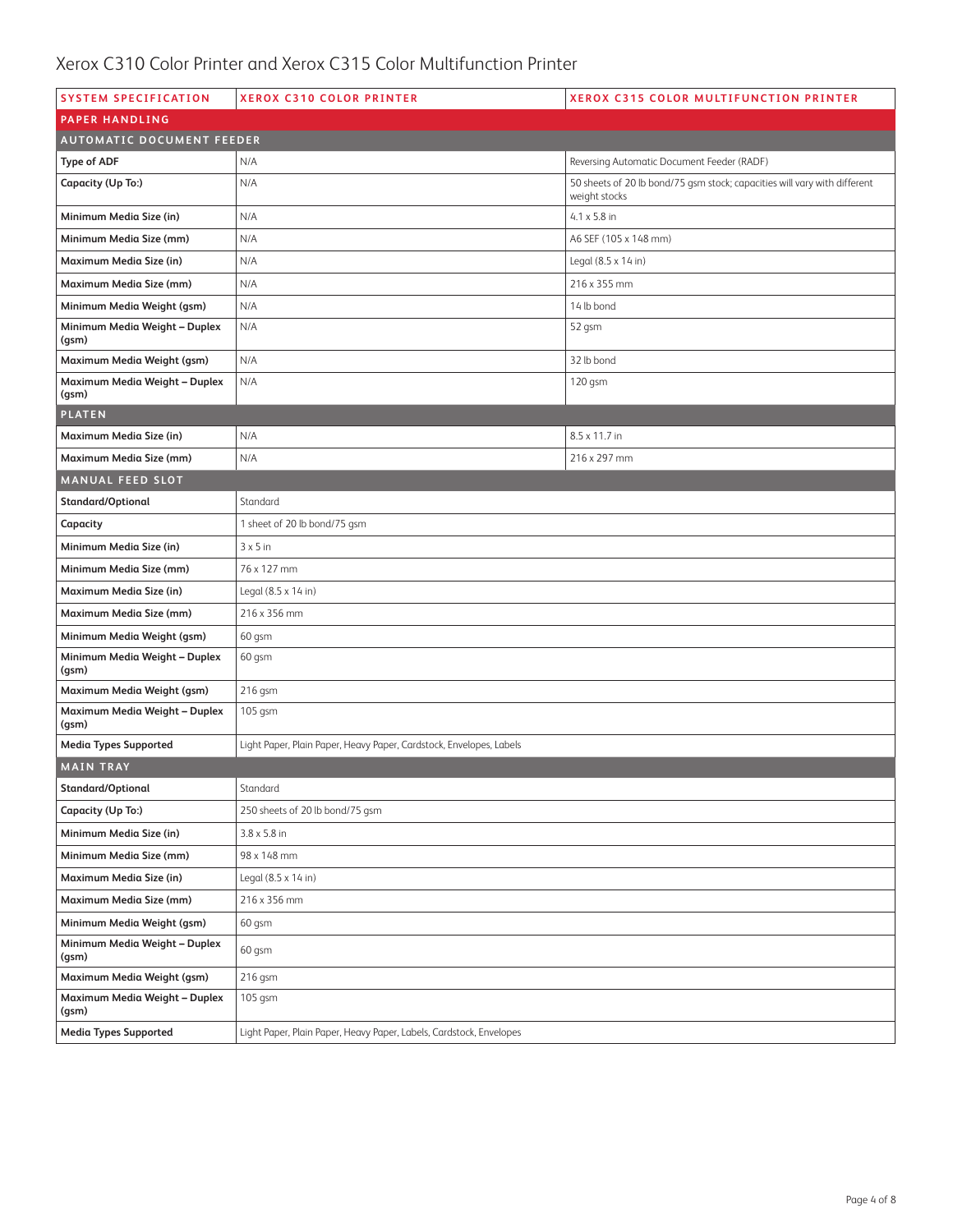| <b>SYSTEM SPECIFICATION</b>              | <b>XEROX C310 COLOR PRINTER</b>                                     | <b>XEROX C315 COLOR MULTIFUNCTION PRINTER</b> |
|------------------------------------------|---------------------------------------------------------------------|-----------------------------------------------|
| PAPER HANDLING (CONTINUED)               |                                                                     |                                               |
| 550 PLUS 100 SHEET TRAY - 100 SHEET TRAY |                                                                     |                                               |
| <b>Standard/Optional</b>                 | Optional - included with the 550 plus 100 Sheet Tray                |                                               |
| Capacity (Up To:)                        | 100 sheets of 20 lb bond/75 gsm                                     |                                               |
| Minimum Media Size (in)                  | $3 \times 5$ in                                                     |                                               |
| Minimum Media Size (mm)                  | 76 x 127 mm                                                         |                                               |
| Maximum Media Size (in)                  | Legal (8.5 x 14 in)                                                 |                                               |
| Maximum Media Size (mm)                  | 216 x 356 mm                                                        |                                               |
| Minimum Media Weight (gsm)               | 60 gsm                                                              |                                               |
| Minimum Media Weight - Duplex<br>(gsm)   | $60$ qsm                                                            |                                               |
| Maximum Media Weight (gsm)               | 176 gsm                                                             |                                               |
| Maximum Media Weight - Duplex<br>(gsm)   | 105 gsm                                                             |                                               |
| <b>Media Types Supported</b>             | Light Paper, Plain Paper, Heavy Paper, Labels, Cardstock, Envelopes |                                               |
| 550 PLUS 100 SHEET TRAY - 550 SHEET TRAY |                                                                     |                                               |
| Standard/Optional                        | Optional - included with the 550 plus 100 Sheet Tray                |                                               |
| Capacity (Up To:)                        | 550 sheets of 20 lb bond/75 gsm                                     |                                               |
| Minimum Media Size (in)                  | 5.83 x 8.27 in                                                      |                                               |
| Minimum Media Size (mm)                  | 148 x 210 mm                                                        |                                               |
| Maximum Media Size (in)                  | Legal (8.5 x 14 in)                                                 |                                               |
| Maximum Media Size (mm)                  | 216 x 356 mm                                                        |                                               |
| Minimum Media Weight (gsm)               | 60 qsm                                                              |                                               |
| Minimum Media Weight - Duplex<br>(gsm)   | 60 gsm                                                              |                                               |
| Maximum Media Weight (gsm)               | 176 gsm                                                             |                                               |
| Maximum Media Weight - Duplex<br>(gsm)   | 105 gsm                                                             |                                               |
| <b>Media Types Supported</b>             | Light Paper, Plain Paper, Heavy Paper, Labels, Cardstock            |                                               |
| STANDARD/MAXIMUM INPUT CAPACITY          |                                                                     |                                               |
| <b>Standard Input Capacity</b>           | 251                                                                 |                                               |
| <b>Maximum Input Capacity</b>            | 901                                                                 |                                               |
| <b>OUTPUT CAPACITY</b>                   |                                                                     |                                               |
| <b>Output Capacity</b>                   | 125                                                                 | 150                                           |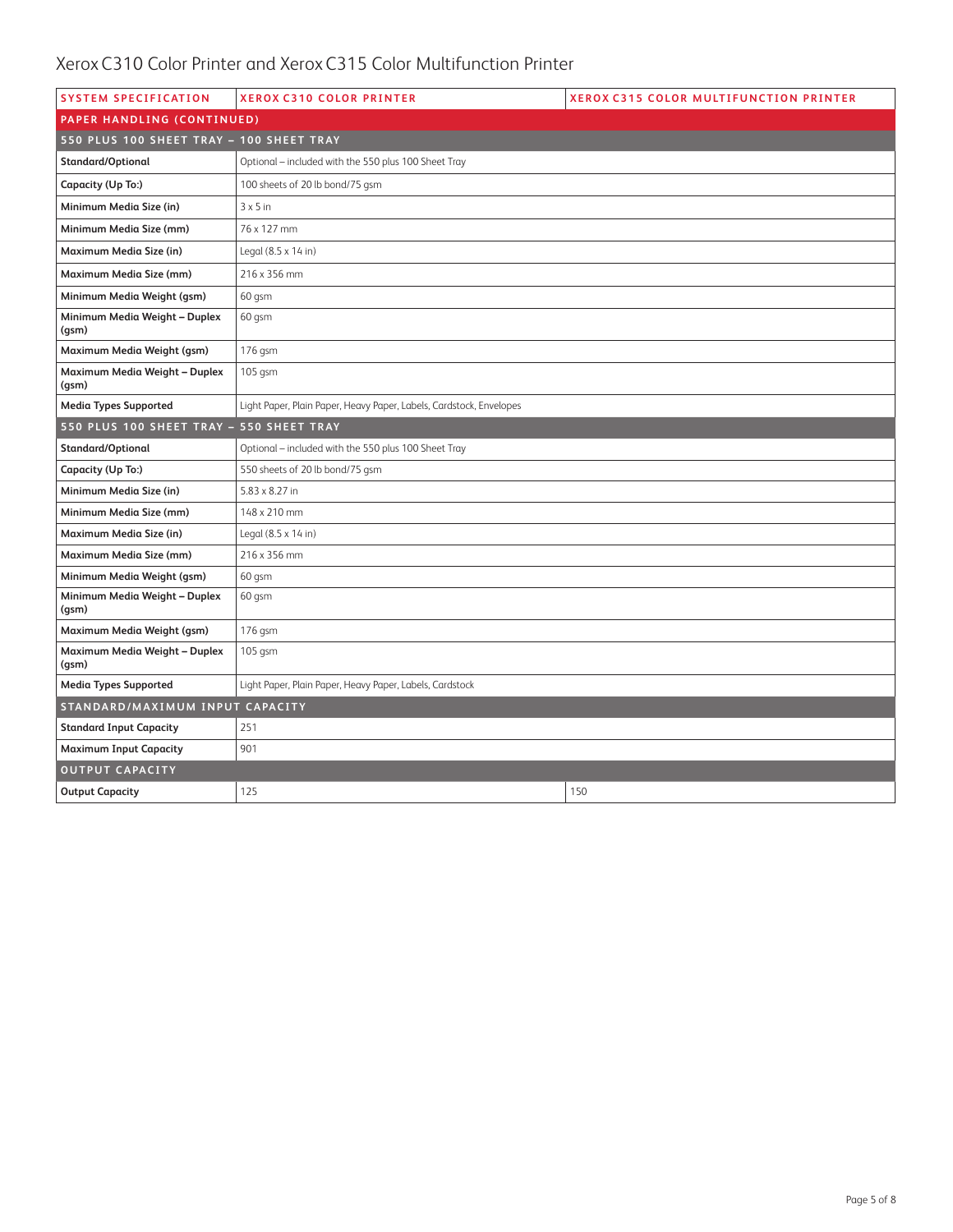| <b>SYSTEM SPECIFICATION</b>                                   | <b>XEROX C310 COLOR PRINTER</b>                                                                                                   | <b>XEROX C315 COLOR MULTIFUNCTION PRINTER</b>                                         |  |
|---------------------------------------------------------------|-----------------------------------------------------------------------------------------------------------------------------------|---------------------------------------------------------------------------------------|--|
| <b>DEVICE SPECIFICATIONS</b>                                  |                                                                                                                                   |                                                                                       |  |
| ELECTRICAL REQUIREMENTS                                       |                                                                                                                                   |                                                                                       |  |
| <b>North America</b>                                          | 100 to 127 volts (V) (100 - 110 Japan) at 47 to 53 hz or 57 to 63 hertz (HZ) nominal<br>90 to 140 volts (90 - 110 Japan), extreme |                                                                                       |  |
| Europe                                                        | 220 to 240 volts (V) at 47 to 53 hz or 57 to 63 hertz (HZ) nominal (not available in all countries)<br>198 to 259 volts, extreme  |                                                                                       |  |
| <b>POWER CONSUMPTION</b>                                      |                                                                                                                                   |                                                                                       |  |
| <b>Operation/Running - 110V</b>                               | Simplex 530W; Duplex 360W                                                                                                         |                                                                                       |  |
| <b>Operation/Running - 220V</b>                               | Simplex 530W; Duplex 360W                                                                                                         |                                                                                       |  |
| <b>Standby Mode - 110V</b>                                    | 26.2W<br>22W                                                                                                                      |                                                                                       |  |
| <b>Standby Mode - 220V</b>                                    | 22W                                                                                                                               | 26.2W                                                                                 |  |
| Auto Off/Sleep Mode - 110V                                    | 1.61W                                                                                                                             | 1.44W                                                                                 |  |
| Auto Off/Sleep Mode - 220V                                    | 1.61W                                                                                                                             | 1.44W                                                                                 |  |
| Power Off Mode - 110V                                         | 0.2W                                                                                                                              |                                                                                       |  |
| Power Off Mode - 220V                                         | 0.2W                                                                                                                              |                                                                                       |  |
| <b>Default Time to Sleep Mode</b>                             | 3 minutes                                                                                                                         |                                                                                       |  |
| Time to First Print from Sleep Mode                           | 15 seconds                                                                                                                        | 16 seconds                                                                            |  |
| Time to Ready from Off                                        | 42 seconds                                                                                                                        | 49 seconds                                                                            |  |
| OPERATING ENVIRONMENT                                         |                                                                                                                                   |                                                                                       |  |
| <b>Required Temperature Range -</b><br>Fahrenheit (storage)   | 50 to 90°F<br>Shipping: -40 to 110° F                                                                                             |                                                                                       |  |
| Required Temperature Range -<br><b>Fahrenheit (operating)</b> | 50 to 90° F                                                                                                                       |                                                                                       |  |
| <b>Required Temperature Range -</b><br>Celsius (storage)      | 10 to 32.2° C<br>Shipping: -40 to 43.3°C                                                                                          |                                                                                       |  |
| Required Temperature Range -<br><b>Celsius (operating)</b>    | 10 to 32.2° C                                                                                                                     |                                                                                       |  |
| <b>Required Relative Humidity</b>                             | 15% to 80% RH                                                                                                                     |                                                                                       |  |
| <b>SOUND POWER LEVELS</b>                                     |                                                                                                                                   |                                                                                       |  |
| <b>Sound Power Levels (Operating)</b>                         | Noise Level (Print), Operating: 50 dBA<br>Duplex Print Noise Level, Operating: 52 dBA                                             | Noise Level (Print), Operating: 52 dBA<br>Duplex Print Noise Level, Operating: 53 dBA |  |
| <b>Sound Power Levels (Standby)</b>                           | Inaudible                                                                                                                         |                                                                                       |  |
| <b>DIMENSIONS AND WEIGHTS</b>                                 |                                                                                                                                   |                                                                                       |  |
| <b>ENGINES (UNPACKAGED)</b>                                   |                                                                                                                                   |                                                                                       |  |
| Width (in)                                                    | 17.4 in                                                                                                                           |                                                                                       |  |
| Depth (in)                                                    | 16.6 in                                                                                                                           | 23.1 in                                                                               |  |
| Height (in)                                                   | 12.1 in                                                                                                                           | 18.2 in                                                                               |  |
| Weight (lb)                                                   | 46 lb                                                                                                                             | 60 lb                                                                                 |  |
| Width (mm)                                                    | 442 mm                                                                                                                            |                                                                                       |  |
| Depth (mm)                                                    | 421 mm                                                                                                                            | 588 mm                                                                                |  |
| Height (mm)                                                   | 308 mm<br>462 mm                                                                                                                  |                                                                                       |  |
| Weight (kg)                                                   | 21 kg                                                                                                                             | 27.1 kg                                                                               |  |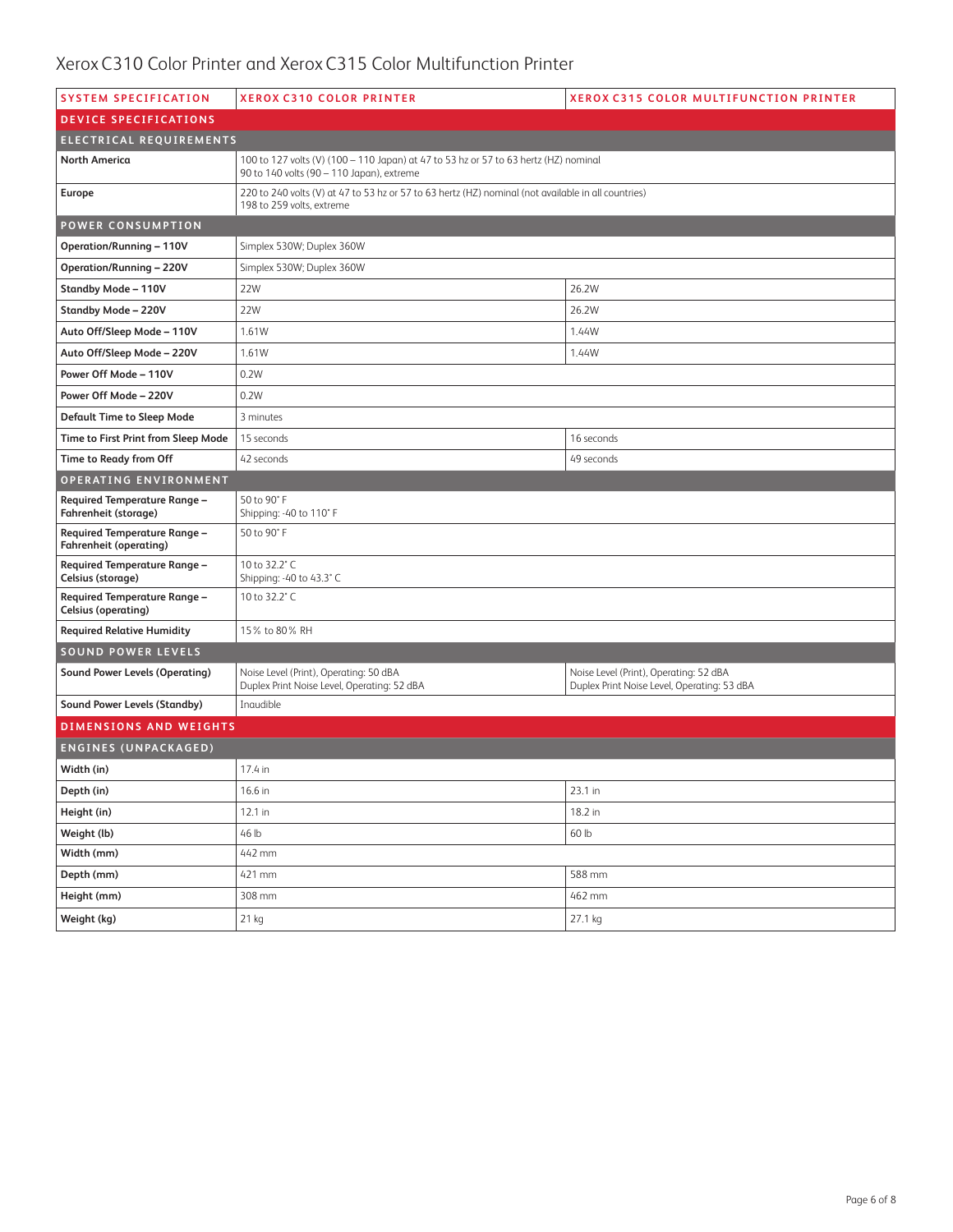| <b>SYSTEM SPECIFICATION</b>                | <b>XEROX C310 COLOR PRINTER</b>                                                                                                                                                                                                                                                       | <b>XEROX C315 COLOR MULTIFUNCTION PRINTER</b>                                                                                                                                                                                                                                                       |  |
|--------------------------------------------|---------------------------------------------------------------------------------------------------------------------------------------------------------------------------------------------------------------------------------------------------------------------------------------|-----------------------------------------------------------------------------------------------------------------------------------------------------------------------------------------------------------------------------------------------------------------------------------------------------|--|
| DIMENSIONS AND WEIGHTS (CONTINUED)         |                                                                                                                                                                                                                                                                                       |                                                                                                                                                                                                                                                                                                     |  |
| 550 PLUS 100 SHEET TRAY (UNPACKAGED)       |                                                                                                                                                                                                                                                                                       |                                                                                                                                                                                                                                                                                                     |  |
| Width (in)                                 | 16.7 in                                                                                                                                                                                                                                                                               |                                                                                                                                                                                                                                                                                                     |  |
| Depth (in)                                 | 16.4 in                                                                                                                                                                                                                                                                               |                                                                                                                                                                                                                                                                                                     |  |
| Height (in)                                | 5.2 in                                                                                                                                                                                                                                                                                |                                                                                                                                                                                                                                                                                                     |  |
| Weight (lb)                                | 9.3 <sub>lb</sub>                                                                                                                                                                                                                                                                     |                                                                                                                                                                                                                                                                                                     |  |
| Width (mm)                                 | 424 mm                                                                                                                                                                                                                                                                                |                                                                                                                                                                                                                                                                                                     |  |
| Depth (mm)                                 | 416 mm                                                                                                                                                                                                                                                                                |                                                                                                                                                                                                                                                                                                     |  |
| Height (mm)                                | 133 mm                                                                                                                                                                                                                                                                                |                                                                                                                                                                                                                                                                                                     |  |
| Weight (kg)                                | 4.2 kg                                                                                                                                                                                                                                                                                |                                                                                                                                                                                                                                                                                                     |  |
| <b>ENGINES (PACKAGED)</b>                  |                                                                                                                                                                                                                                                                                       |                                                                                                                                                                                                                                                                                                     |  |
| Width (in)                                 | 19.5 in                                                                                                                                                                                                                                                                               | 22.0 in                                                                                                                                                                                                                                                                                             |  |
| Depth (in)                                 | 23.4 in                                                                                                                                                                                                                                                                               |                                                                                                                                                                                                                                                                                                     |  |
| Height (in)                                | 15.8 in                                                                                                                                                                                                                                                                               | 22.4 in                                                                                                                                                                                                                                                                                             |  |
| Weight (lb)                                | 52.3 lb                                                                                                                                                                                                                                                                               | 67.8 lb                                                                                                                                                                                                                                                                                             |  |
| Width (mm)                                 | 495 mm                                                                                                                                                                                                                                                                                | 558 mm                                                                                                                                                                                                                                                                                              |  |
| Depth (mm)                                 | 595 mm                                                                                                                                                                                                                                                                                | 594 mm                                                                                                                                                                                                                                                                                              |  |
| Height (mm)                                | 402 mm                                                                                                                                                                                                                                                                                | 570 mm                                                                                                                                                                                                                                                                                              |  |
| Weight (kg)                                | 23.8 kg                                                                                                                                                                                                                                                                               | 30.8 kg                                                                                                                                                                                                                                                                                             |  |
| 550 PLUS 100 SHEET TRAY (PACKAGED)         |                                                                                                                                                                                                                                                                                       |                                                                                                                                                                                                                                                                                                     |  |
| Width (in)                                 | 8.6 in                                                                                                                                                                                                                                                                                |                                                                                                                                                                                                                                                                                                     |  |
| Depth (in)                                 | 20.0 in                                                                                                                                                                                                                                                                               |                                                                                                                                                                                                                                                                                                     |  |
| Height (in)                                | 18.8 in                                                                                                                                                                                                                                                                               |                                                                                                                                                                                                                                                                                                     |  |
| Weight (lb)                                | 11.45 lb                                                                                                                                                                                                                                                                              |                                                                                                                                                                                                                                                                                                     |  |
| Width (mm)                                 | 218 mm                                                                                                                                                                                                                                                                                |                                                                                                                                                                                                                                                                                                     |  |
| Depth (mm)                                 | 508 mm                                                                                                                                                                                                                                                                                |                                                                                                                                                                                                                                                                                                     |  |
| Height (mm)                                | 478 mm                                                                                                                                                                                                                                                                                |                                                                                                                                                                                                                                                                                                     |  |
| Weight (kg)                                | 5.2 kg                                                                                                                                                                                                                                                                                |                                                                                                                                                                                                                                                                                                     |  |
| <b>INSTALLATION CONSIDERATIONS</b>         |                                                                                                                                                                                                                                                                                       |                                                                                                                                                                                                                                                                                                     |  |
|                                            | Clear area around the device is necessary for access and ventilation. The below table shows the area needed on each side for correct installation.                                                                                                                                    |                                                                                                                                                                                                                                                                                                     |  |
| Top                                        | 10 in/254 mm                                                                                                                                                                                                                                                                          | 12 in/305 mm                                                                                                                                                                                                                                                                                        |  |
| Rear                                       | 4 in/101.6 mm                                                                                                                                                                                                                                                                         |                                                                                                                                                                                                                                                                                                     |  |
| Left                                       | 3 in/76.2 mm                                                                                                                                                                                                                                                                          |                                                                                                                                                                                                                                                                                                     |  |
| Right                                      | 3 in/76.2 mm                                                                                                                                                                                                                                                                          |                                                                                                                                                                                                                                                                                                     |  |
| Front                                      | 3 in/76.2 mm                                                                                                                                                                                                                                                                          |                                                                                                                                                                                                                                                                                                     |  |
| SYSTEM CERTIFICATION/REGULATORY COMPLIANCE |                                                                                                                                                                                                                                                                                       |                                                                                                                                                                                                                                                                                                     |  |
| <b>Certifications</b>                      | To view the latest list of certifications, go to xerox.com/OfficeCertifications                                                                                                                                                                                                       |                                                                                                                                                                                                                                                                                                     |  |
| <b>WHAT'S IN THE BOX</b>                   |                                                                                                                                                                                                                                                                                       |                                                                                                                                                                                                                                                                                                     |  |
| All items contained in the box             | C310 Color Printer<br>Power Cord<br><b>Installation Guide</b><br>Product Safety Sheet<br>Quick Use Guide<br>Software and Documentation CD<br>Pre-installed Starter Capacity CMY Print Cartridges:<br>1,000 page capacity <sup>4</sup> ; K cartridge: 1,500 page capacity <sup>4</sup> | C315 Color Multifunction Printer<br>Power Cord<br><b>Installation Guide</b><br>Product Safety Sheet<br>Quick Use Guide<br>Software and Documentation CD<br>Pre-installed Starter Capacity CMY Print Cartridges:<br>1,000 page capacity <sup>4</sup> ; K cartridge: 1,500 page capacity <sup>4</sup> |  |